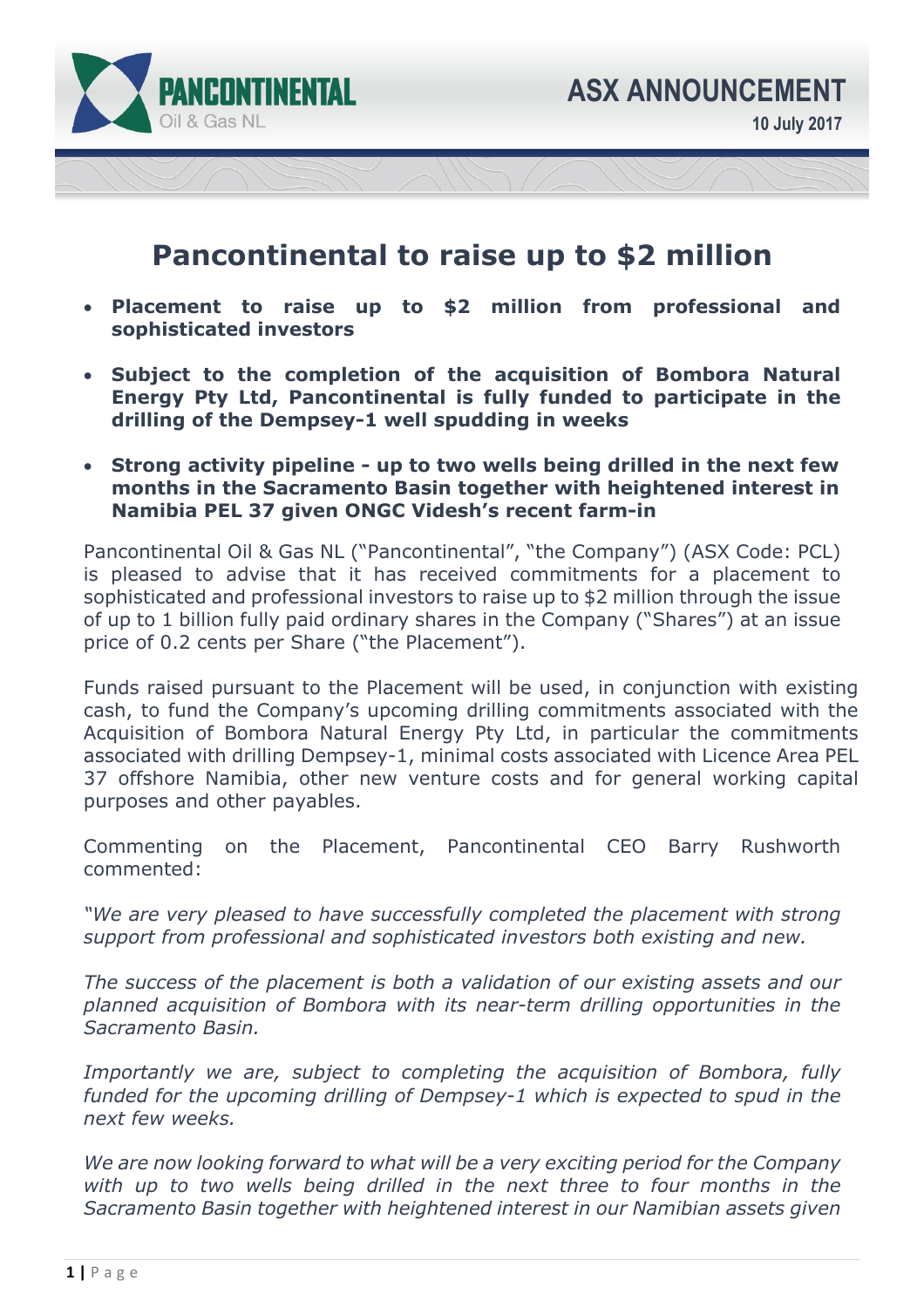*ONG Videsh's recent farm-in to Namibia PEL 37 where we hope to see drilling activity in 2018".* 

Hartleys Limited is Broker to the Offer in respect of the Placement.

Settlement of the Placement for up to 1 billion Shares is scheduled for Monday, 17 July 2017 subject to shareholder approval at the General Meeting to be held today, Monday 10 July 2017 and the completion of the acquisition of Bombora by Pancontinental.

### **Pancontinental Acquisition of Bombora**

As announced on 7 June 2017, Pancontinental has executed a Binding Heads of Agreement to acquire Bombora, a gas and oil explorer focused mainly on the appraisal of discovered gas fields in the onshore Sacramento Gas Basin and the Perth Basin.

The completion of the acquisition is subject to the approval of Pancontinental shareholders in a General Meeting on 10 July 2017, as well as the fulfilment of certain conditions precedent including the requirement that Pancontinental must have received by 10 July 2017 binding commitments for the raising of at least \$550,000 as part of the capital raising referred to in the Notice of Meeting sent to shareholders on 13 June 2017 which gives details of the transaction.

Bombora has the right to interests in near-term projects close to strong gas markets and infrastructure, with the potential for rapid development and early production.

Bombora provides Pancontinental with near-term activity to complement existing larger, but longer term African projects.

Further asset expansion is planned in the USA, Africa and Australia.

#### **ABOUT PANCONTINENTAL**

Pancontinental Oil & Gas is listed on the Australian Securities Exchange (ASX: PCL).

Offshore Namibia, Pancontinental has a free-carried 30% interest in Petroleum Exploration Licence 37 (PEL 37). The Operator has conducted 2D and 3D seismic surveys and is interpreting the results to decide on a well location. A number of high-potential Prospects have been mapped from 3D data.

ONGC Videsh, a major Indian oil and gas company, has recently announced a farmin to Tullow's interest (which was itself acquired through farmin to Pancontinental's interest).

#### **Sacramento Basin, California**

The Company is targeting overlooked petroleum systems with the potential for near-term commercial gas production. There is an ongoing opportunity to acquire a range of projects that have the potential to "open up" the basin.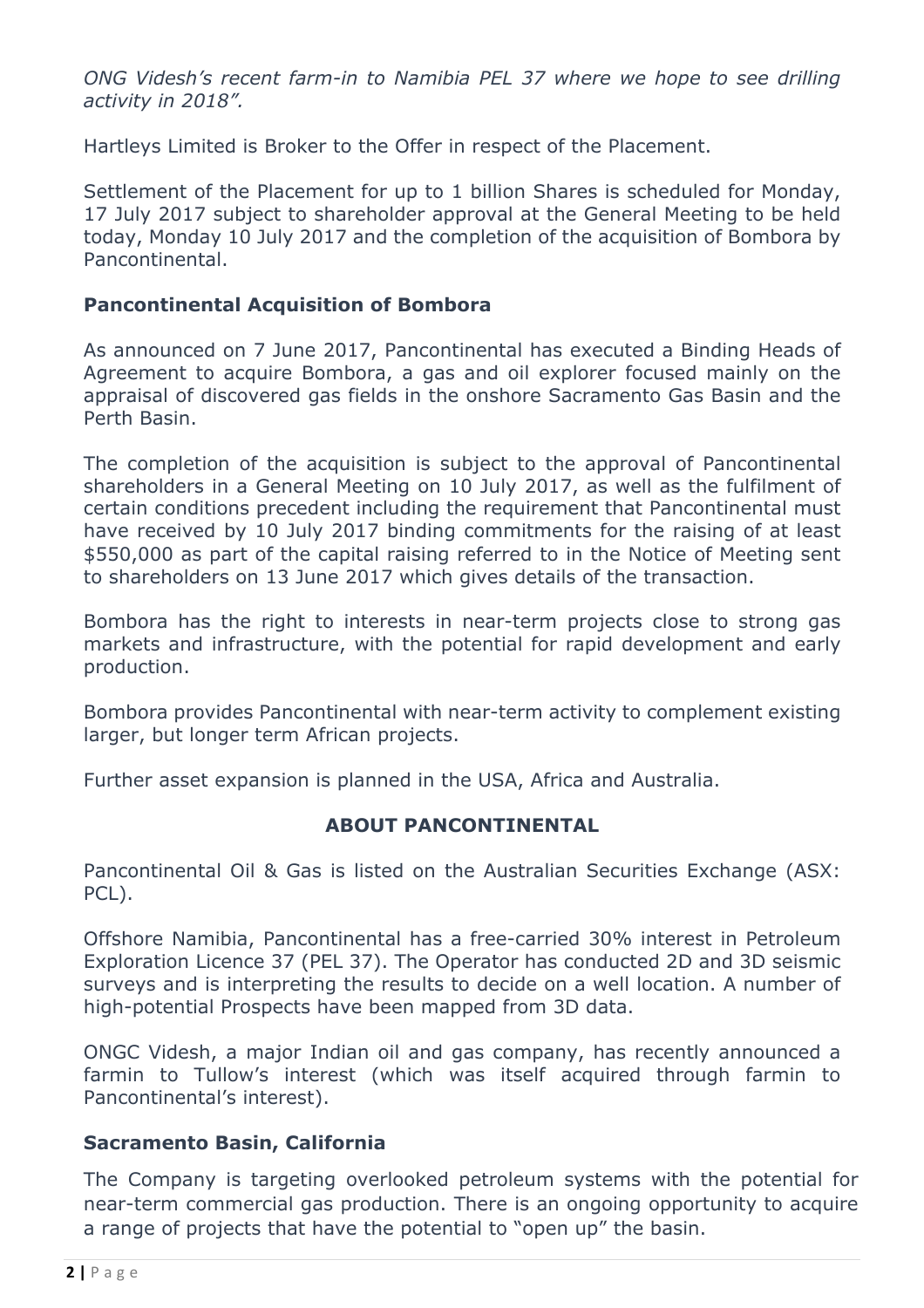The Company's Sacramento Basin projects include:

*The Dempsey Gas Project:* Under a farmin agreement with Sacgasco Limited (ASX:SGC) the Company may earn a 10% interest by funding 20% of a planned 3,200m well, up to an agreed cost "cap". The estimated further cost to Bombora is A\$0.8 million. Dempsey-1 is expected to commence drilling in July 2017.

*Dempsey Trend Projects:* Under a farmin agreement with Sacgasco and Xstate Resources Limited ("Xstate" ASX: XST) the Company is in the process of earning a 15% interest in acreage within a large prospective area which includes at least 3 identified prospects near the Dempsey Gas Project.

*The Tulainyo Gas Discovery*: Under a farmin with California Resources Production Corporation and Cirque Resources LP, Bombora subsidiary Gas Fields LLC ("Gas Fields") plans to fully fund up to three wells over 18 months. The farmin agreement includes options for each drilling stage and mechanisms to limit the cost exposure per well. Gas Fields has the ability to earn up to 33.33% of the project. The first well in this potentially very large gas project is estimated to cost approximately A\$4 million and must commence by 1 September 2017. Gas Fields has entered into a letter agreement for another company to provide most of the funding for drilling the initial well and reducing Bombora's beneficial interest in Gas Fields to 40%. Further details will be announced at a later date.

*The Alvares Gas Discovery*: Under a farmin with Sacgasco Limited (ASX: SGC) and Xstate Resources, Bombora has the right to earn a 10% working interest by funding 13.33% of the next well on the 1982 Alvares discovery. Bombora's promoted cost for this well is capped at A\$1.75m. There is currently no commitment to drill at Alvares. Bombora has an option to earn a further 5% in Alvares, by funding Sacgasco's share of a re-entry of the discovery well to assess it for a sidetrack to the gas reservoirs. A sidetrack could significantly reduce the cost of testing the gas



Walyering Project Location

zones. The promoted component of Bombora's cost to earn its extra interest would be capped at circa US\$200,000.

## **Perth Basin, Australia**

*Walyering Gas Field:* Under a farmin with UIL Energy Ltd (ASX: UIL), the Company can earn a 70% operated interest in the southern part of onshore exploration licence EP 447. The Company must carry out permitting for the project (remaining cost c. A\$150,000) thereby earning the right to a 70% operated interest by acquiring a 3D seismic survey before August 2018 at a cost of approximately A\$1.8 million.